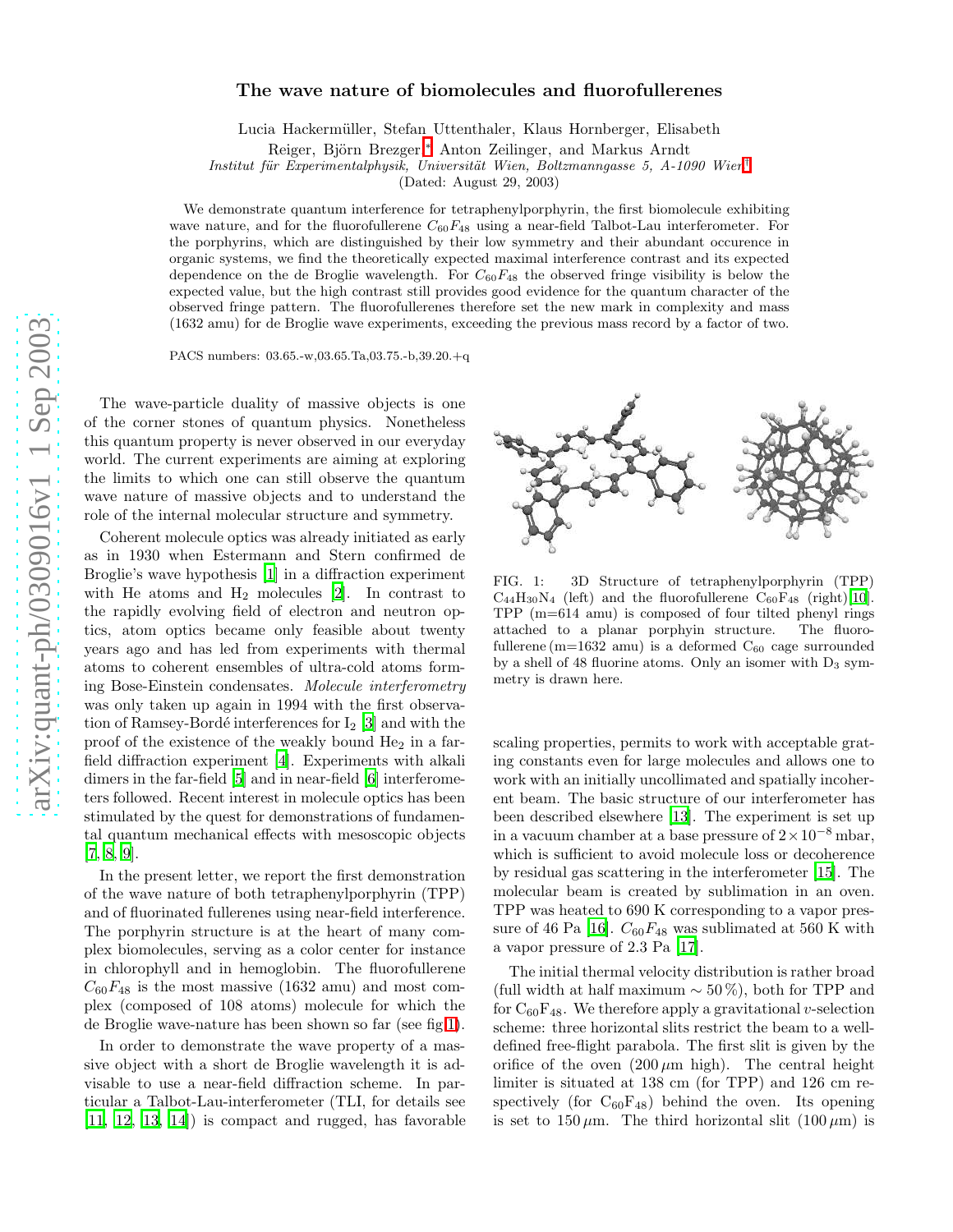positioned in 10 cm distance from the molecule detector. For porphyrin we achieve a velocity resolution between  $\Delta v/v_m = 30\%$  (full width at half maximum) at a mean velocity of v<sub>m</sub>=160 m/s and  $\Delta v/v_m = 40\%$  at  $v_m=235 \text{ m/s}$ . For  $C_{60}F_{48}$  the value is  $\Delta v/v_m=20\%$  at  $v_m=105 \,\mathrm{m/s}$ . The velocities can be varied by changing the vertical position of the source and they are measured using a time-of-flight method.

The interferometer itself consists of three identical gold gratings with a grating period of  $g = 991.3 \pm 0.3$  nm, a nominal open fraction of  $f = 0.48 \pm 0.02$  and a thickness of  $b = 500 \,\mathrm{nm}$  (Heidenhain, Traunreut). The first grating prepares the transverse coherence of the molecular beam. The second grating is responsible for the diffraction and interference. The third grating is used to mask the molecular interference pattern and is therefore already part of the detection scheme, providing high spatial resolution. The distance L between the first and the second grating and that between the second and the third grating are equalized to within 100  $\mu$ m and are of the order of the Talbot-length  $L_T = g^2/\lambda_{\text{dB}}$  for the most probable wavelength of the thermal molecular beam. They are set to 0.22 m for the porphyrins and to 0.38 m for  $C_{60}F_{48}$ . The alignment and distance of the gratings have been carefully set in a calibration experiment using  $C_{70}$ . To record the molecular interferogram the third grating is scanned across the molecule beam using a piezo-electric translation stage. The number of transmitted molecules as a function of the third grating position is then the measure for the spatial molecular distribution.

The quantum wave nature of the resulting molecule pattern is reflected in the strong wavelength dependence of the fringe visibility.

A previous Talbot-Lau setup had proven successful before [\[13\]](#page-4-2) but the detector was limited to the special case of fullerenes since it employed a thermal laser ionization scheme which cannot be applied to those molecules which have an ionization energy exceeding the binding energy. In contrast to these earlier experiments, all results presented here were obtained using electron-impact ionization. Although this ionization mechanism has a much lower efficiency than the optical scheme it is more universal and can be applied to virtually any molecule up to a mass of about 2000 amu. The universality of electron impact ionization is important but it also implies the necessity of a mass selection stage to prevent the residual gases in the vacuum chamber from contributing to the signal. In our experiment this selection is done using a quadrupole mass spectrometer (ABB Extrel, 2000 amu).

The first set of experiments reported here were done with meso-tetraphenylporphyrin (TPP),  $C_{44}H_{30}N_4$ , with a purity of 98 % as purchased from Sigma-Aldrich (fig. [1,](#page-0-0) left). It has a diameter of  $\sim 20 \text{ Å}$ , which is about twice the size of  $C_{60}$ . The flat geometry of TPP (aspect ratio  $\sim$  7) is rather different from the highly symmetric structure of the fullerenes which were used in previous studies.



<span id="page-1-0"></span>FIG. 2: De Broglie near-field interference fringes of mesotetraphenylporphyrin (TPP) resulting from an average over 20 scans at mean velocity of  $v_m=160$  m/s (dots). Line: Fit with a sine function. The resulting visibility compares favorably with the theoretical expectation of  $34 \pm 3\%$ .

One might imagine two possible effects of the asymmetric structure which can influence the interference contrast. First, there could be an orientation-dependent coupling between the molecules and the gratings. Molecules with an anisotropic polarizability will experience an angle dependent phase shift due to the van der Waals interaction with the grating walls. This may change the interference contrast considerably (see e.g. [\[13\]](#page-4-2)). However, at several hundred Kelvins the molecules rotate at a frequency of about  $10^{13}s^{-1}$  which should lead to an effective averaging of orientation dependent effects. Second, the structure might give rise to 'internal' decoherence. This could be the case if one molecular axis acted as the hand of a pointer showing finally in different directions depending on which path the molecule took through the interferometer. If stray field gradients vary on the scale of the molecular path separation, as for instance caused by patch fields in the grating slits, they might encode which-path information in the internal (e.g. rotational) state. The electric or magnetic moments required for the coupling to the local fields usually grow with increasing size and decreasing symmetry of the molecules.

To confirm the absence of any effect of the molecular geometry on the de Broglie interference it is important to reach experimentally the fringe contrast which is predicted from the description of the center of mass motion and the scalar molecular properties alone.

Fig. [2](#page-1-0) now shows the TPP interference fringes obtained for a mean velocity of  $v_m=160$  m/s as the third grating is shifted in steps of 100 nm across the molecular density profile. At each step the intensity was recorded over a period of 2 seconds. This figure is the average of 20 scans. For our particular grating design quantum me-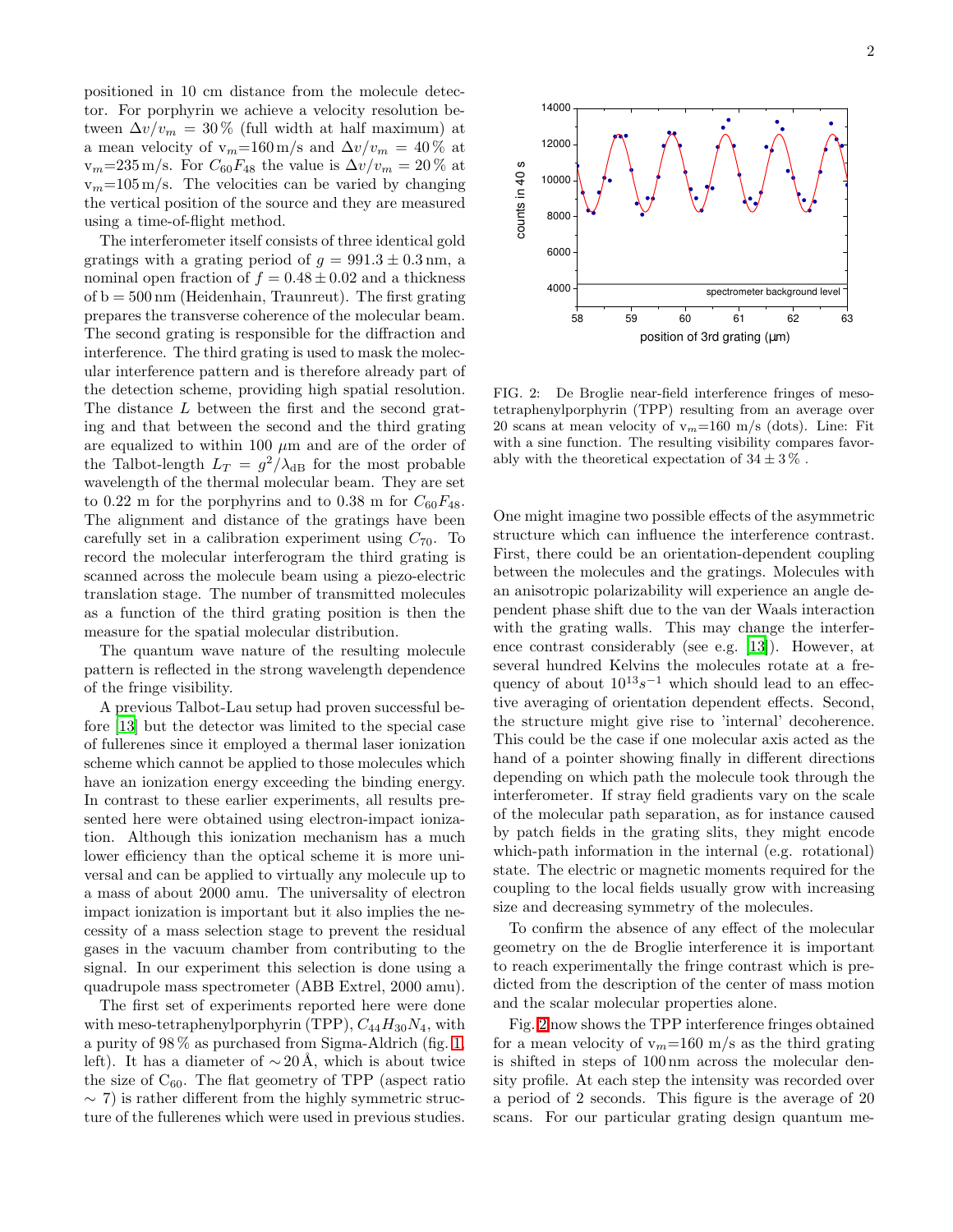

<span id="page-2-0"></span>FIG. 3: Velocity dependence of the contrast of the TPPinterference fringes. The experimental data (full circles) are rather well described by the quantum mechanical prediction (continuous line), which is based on wave propagation and takes also into account the Casimir-Polder interaction between the molecules and the grating walls. A classical model also including the attractive molecule/grating force - is shown as a dashed line and it fails in describing the experiment.

chanics predicts a nearly sinusoidal molecule intensity as a function of the grating displacement [\[14\]](#page-4-3). We therefore fit a sine function on top of a mean count rate and a fixed, measured background to the data. The fringe visibility is then determined as the ratio of the amplitude to the mean count rate of this fit. The observed contrast is very close to the theoretically predicted value of  $34\%$ , and differs significantly from the classically expected value of 14 % (see discussion below).

In order to further support the interpretation of our data as being due to the molecular wave-nature we show in fig. [3](#page-2-0) (full dots) the wavelength (i.e. velocity) dependence of the fringe contrast. Four different velocity distributions were selected from the initial thermal distribution. For each of them the contrast was determined by averaging 10 scans as described above. The quantum mechanical calculation (continuous line) - which includes the molecule/wall interaction [\[14\]](#page-4-3) - fits the experimental data rather well within the experimental errors. The error bars in fig. [3](#page-2-0) give the measured statistical standard deviation within a series of 10 scans [\[18\]](#page-4-7).

However, one might argue that a periodic density pattern behind grating three could in principle also result from classical dynamics. Simple shadow images of two gratings are commonly known as moiré fringes. They also depend slightly on the velocity of the passing object if we take into account the molecule-wall interaction. But the classically predicted contrast differs significantly from the measured visibility both in magnitude and in velocity dependence (fig[.3,](#page-2-0) dashed line).

Having proven the perfect contrast for a molecule of low symmetry it is encouraging to investigate a more complex object.  $C_{60}F_{48}$  is among the heaviest objects that can be thermally vaporized and detected in our mass spectrometer. It was purchased from L. Sidorov (State University Moscow) and had a specified purity of 95 %. The fluorofullerenes are present in several isomers with  $D_3$  and  $S_6$  symmetry. Typical count rates were only about 100 counts per second (cps) including a spectrometer background of 70 cps with a noise of 30 %. In addition the background increased up to 130 cps towards the last recording. The much reduced signal-to-noise ratio (with respect to TPP), the extended measuring time and the correspondingly larger drifts require a very careful data evaluation:

The total intensity is recorded as a function of the position of the third grating, which was shifted in steps of 40 nm over a distance of  $3 \mu$ m. In total a series of 68 scans were recorded over 5 hours. Every second scan was a background scan, where the source was blocked. Repeated background measurements were necessary since the dark count rate was changing over time. The single scans are shifted with respect to each other due to thermal drifts of the gratings of up to a few 100 nm between subsequent scans. Therefore a simple average of all data is not reasonable.

The best fitting sine curve of each single interference pattern was evaluated using a Fourier transformation and each pattern was shifted to a common origin according to its phase. Averaging over all recorded scans, regardless of their individual quality, yields an interference contrast of 13 %, which would still be explicable in classical terms. However, this includes scans with high background noise which show no interference at all and which lower the resulting contrast considerably. In order to eliminate the noisy graphs without introducing an additional bias by the selection, all scans were sorted according to their  $\chi^2$ value obtained from the Fourier transformation. The  $\chi^2$ value is here a measure for the distribution of spatial frequencies in the molecular density pattern. A large  $\chi^2$  occurs if there is more than a single relevant spatial frequency, i.e. it is increasing with increasing deviation from the expected sine wave shape of the interferogram.

It is important to note that this procedure selects recordings with a clear period, but it explicitly avoids any restrictions on the particular value of this period. Taking only the fraction  $R$  of all scans with the lowest  $\chi^2$ -value we find an increasing interference contrast for decreasing R. A maximal contrast of about  $27\%$  is observed for  $R = 0.1 \dots 0.5$ , while single scans are too noisy to reach this value. We estimate the error of the visibility for the selected set to  $\pm 3\%$ . It is also significant and important that the only high contrast variation in the molecular density pattern is found at the expected spatial period of  $\sim 1 \mu$ m. Figure [4](#page-3-12) shows three periods of the interference fringes of  $C_{60}F_{48}$  selected with  $R = 0.4$ .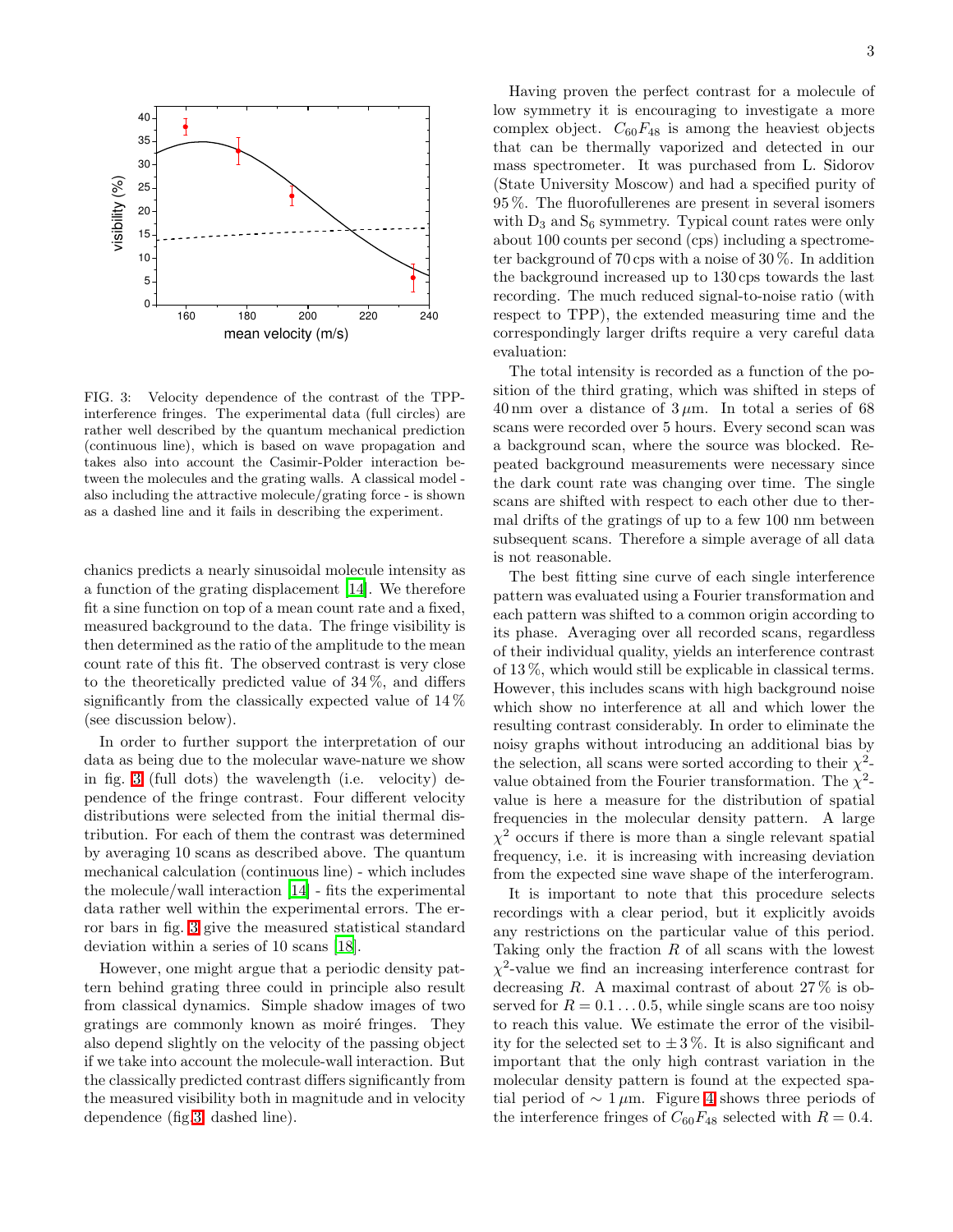It is important to note that this procedure selects recordings with a clear period but it explicitly avoids any restrictions on the particular value of this period. Taking only those 40% of all scans with the lowest  $\chi^2$ -value we find an interference contrast of 27 %. The statistical error of the selected set amounts to  $\pm 3\%$ . It is also significant and important that the only observed high contrast variation in the molecular density pattern is found at the expected spatial period of  $\sim 1 \mu m$ . Figure [4](#page-3-12) shows three periods of the thus selected interference fringes of  $C_{60}F_{48}$ .

This high visibility is good evidence for the quantum wave character of the interference fringes since it lies significantly above the classically expected contrast of 12 %. However, the expected quantum mechanical value of  $36 \pm 3\%$  is still higher than the experimental contrast. Some information on the origin of this discrepancy is provided by the fact that pure  $C_{70}$ , which can be detected using cw-laser ionization and which does not suffer from any significant detector noise, exhibits perfect interference in the same Talbot-Lau setup at a velocity of 200 m/s but it shows a contrast reduction by up to  $40\%$ with respect to the numerical calculations for molecules as slow as the fluorofullerenes, i.e. with  $v \sim 100$  m/s.

We are therefore led to assume that the reason for the difference between model and experiment is independent of the molecular species. While we cannot exclude unexpected contributions to the molecule-wall interaction or more fundamental phenomena, it is certain that mechanical vibrations of the setup become more relevant for longer transit times. The strong influence of floor vibrations was already recognized in earlier fullerene interferograms and could be drastically reduced by the pneumatic vibration isolation of the optical table which supports the experiment. But one has to note that grating motions around 100 nm are already detrimental to the interference contrast and slow relative motions can not be excluded with our available vibration sensors. Further investigations are required to clarify this point.

Concluding, we have demonstrated the wave nature of both the biomolecule TPP and the fluorofullerene  $C_{60}F_{48}$ in a near-field interferometer. The experimental visibilities of the interference fringes have been compared to a quantum and a classical model, both taking into account the grating/wall interaction. For the porphyrin experiment the visibility is in full agreement with predictions by quantum mechanics and in clear disagreement with the classical model. This is also the case for the velocity dependence, i.e. wavelength dependence, of the contrast. For  $C_{60}F_{48}$  the measured interference contrast is somewhat below the maximally expected quantum visibility but it is still significantly above the classical value. This result provides very good evidence for the wave nature of fluorofullerenes which are therefore currently the largest and most complex molecules to show quantum interference.

This work has been supported by the Austrian Science



<span id="page-3-12"></span>FIG. 4: Quantum interference fringes of  $C_{60}F_{48}$ . The beam has a mean velocity of  $v_m = 105 \,\mathrm{m/s}$  and a velocity spread (FWHM) of  $\Delta v/v_m = 20\%$ . To obtain this pattern 14 scans with the lowest noise were selected and summed after subtracting the individually measured background (see text). The observed interference contrast of 27 % lies significantly above the value of 12 % expected by a classical model.

Foundation (FWF), within the projects START Y177 (M.A.) and SFB F1505, by the DFG Emmy Noether program (K.H.), as well as by the European Community under contract HPRN-CT-2000-00125 (E.R.) and HPMF-CT-2000-00797 (B.B.). We thank O. Boltalina for the preparation of  $C_{60}F_{36}$  for preliminary studies.

- New address: Fakultät für Physik, Universität Konstanz, D-78457 Konstanz
- <span id="page-3-0"></span>† [contact: zeilinger.office@univie.ac.at](mailto:contact: zeilinger.office@univie.ac.at )
- <span id="page-3-2"></span><span id="page-3-1"></span>[1] L. de Broglie, Nature 112, 540 (1923).
- <span id="page-3-3"></span>[2] I. Estermann and O. Stern, Z. Phys. 61, 95 (1930).
- <span id="page-3-4"></span>[3] C. Bordé, N. Courtier, F. D. Burck, A. Goncharov, and M. Gorlicki, Phys. Lett. A 188, 187 (1994).
- <span id="page-3-5"></span>[4] W. Schöllkopf and J. P. Toennies, Science 266, 1345 (1994).
- <span id="page-3-6"></span>[5] M. S. Chapman, C. R. Ekstrom, T. D. Hammond, R. A. Rubenstein, J. Schmiedmayer, S. Wehinger, and D. E. Pritchard, Phys. Rev. Lett. 74, 4783 (1995).
- <span id="page-3-7"></span>[6] J. L. Clauser and F. Li, in Atom Interferometry, edited by P. R. Berman (Academic Press, San Diego, 1997), pp. 121–151.
- <span id="page-3-8"></span>[7] M. Arndt, O. Nairz, J. Voss-Andreae, C. Keller, G. van der Zouw, and A. Zeilinger, Nature 401, 680 (1999).
- <span id="page-3-9"></span>[8] M. Arndt, O. Nairz, and A. Zeilinger, in Quantum  $[Un] Speakables$ , edited by R. Bertlmann and A. Zeilinger (Springer, Berlin, 2002), pp. 333–351.
- [9] L. W. Bruch, W. Schöllkopf, and J. P. Toennies, J. Chem. Phys. 117, 1544 (2002).
- <span id="page-3-11"></span><span id="page-3-10"></span>[10] S. I. Troyanov, P. A. Troshin, O. V. Boltalina, I. N. Ioffe,